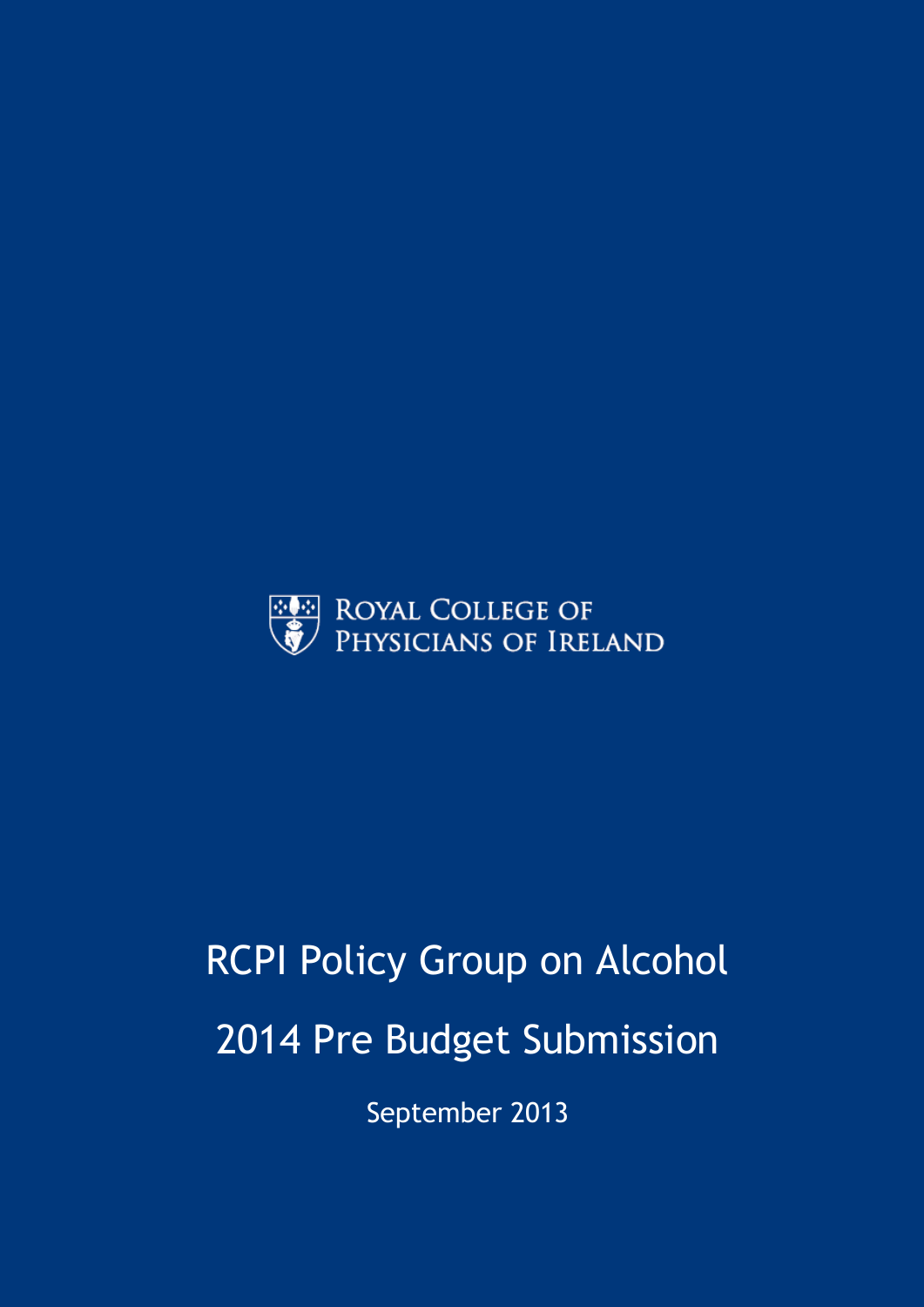## **Contents**

| 1. |                                                                                 |
|----|---------------------------------------------------------------------------------|
| 2. |                                                                                 |
| 3. | Effect of pricing and taxation on alcohol consumption 6                         |
|    |                                                                                 |
|    |                                                                                 |
|    |                                                                                 |
| 4. |                                                                                 |
|    | Taxation raised from alcohol sales in off-licences and pubs  8                  |
|    |                                                                                 |
|    | VAT recovery on discounted alcohol: A missed opportunity for the exchequer.  11 |
| 5. |                                                                                 |
|    |                                                                                 |
|    |                                                                                 |
|    |                                                                                 |
| 6. |                                                                                 |
|    |                                                                                 |

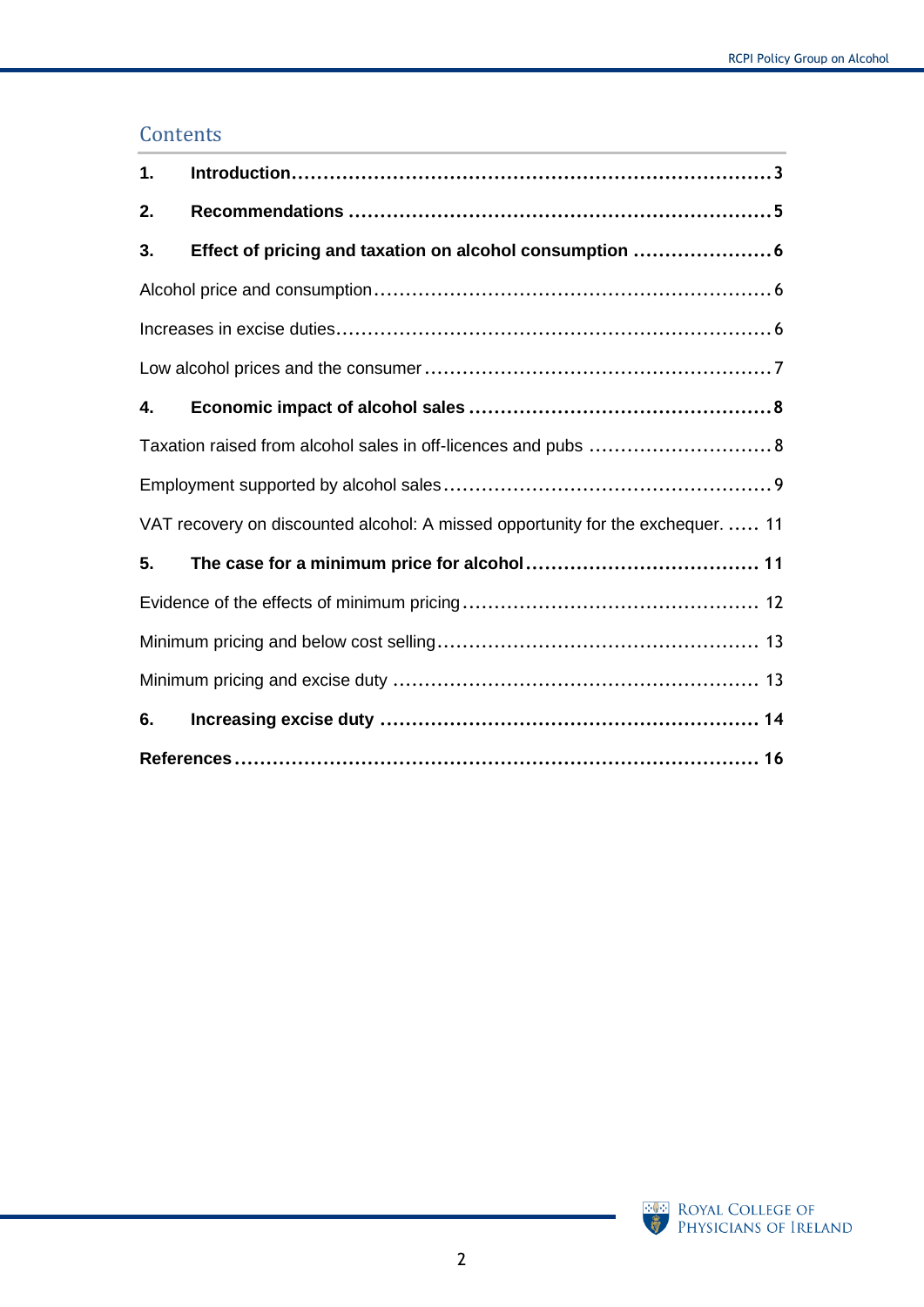# <span id="page-2-0"></span>**1.Introduction**

<span id="page-2-2"></span>Alcohol consumption in Ireland remains at very high levels in comparison to other European countries and is a factor in a range of health, family and social harms. Recent data shows that alcohol consumption rates have reduced since reaching a peak of 14.3 litres in 2001<sup>1</sup>, but at an estimated 11.68 litres of alcohol consumed per adult in 2012<sup>2</sup>, consumption is still well in excess of recommended low risk limits and the Healthy Ireland maximum of 9.2 litres. Consumption is also in excess of the Western European Average and Irish people binge drink more frequently than other nationalities.

Alcohol has become much more widely available in recent years. According to Alcohol Action Ireland, the number of off-licence premises in Ireland increased five-fold between 1990 and 2006. Alcohol is now sold in supermarkets, convenience stores and petrol stations, often at discounted prices. The number of off-licences has reduced since 2006 due to a fall in the number of independent off-licences, some of which have closed as a result of competition from supermarkets.

<span id="page-2-1"></span>Alcohol has also become dramatically more affordable. Between 2002 and 2007 there was a 44% increase in the amount of lager that could be purchased with one week's disposable income<sup>3</sup>. One of the reasons for this increased affordability was the removal of the ban on below cost selling in 2006. A woman can now reach her low risk weekly drinking limit for just €6.30, while a man can reach this weekly limit for less than €10. Overall, alcohol became more affordable by 50% between 1996 and 2008<sup>4</sup>.

At the same time, alcohol costs the state vast amounts of money and resources. A 2011 HSE study estimated that alcohol-related costs amounted to  $\epsilon$ 3.7 billion per annum<sup>5</sup>. This figure is 1.8 times the income generated by the government in alcohol related excise duties and VAT revenues in 200[8](#page-2-1)<sup>3</sup>.

The Drinks Industry Group estimates that 60% of alcohol sold in Ireland is purchased in the off-trade<sup>2</sup>[,](#page-2-2) often at discounted prices. Cheap alcohol and multibuy discounts, especially common in supermarkets, encourage excessive consumption. While excessive consumption also occurs in the on-trade (pubs, restaurants etc); it remains a more controlled environment. Thus, we propose that efforts to reduce alcohol consumption should focus on the off-trade, where the cheapest alcohol is sold.

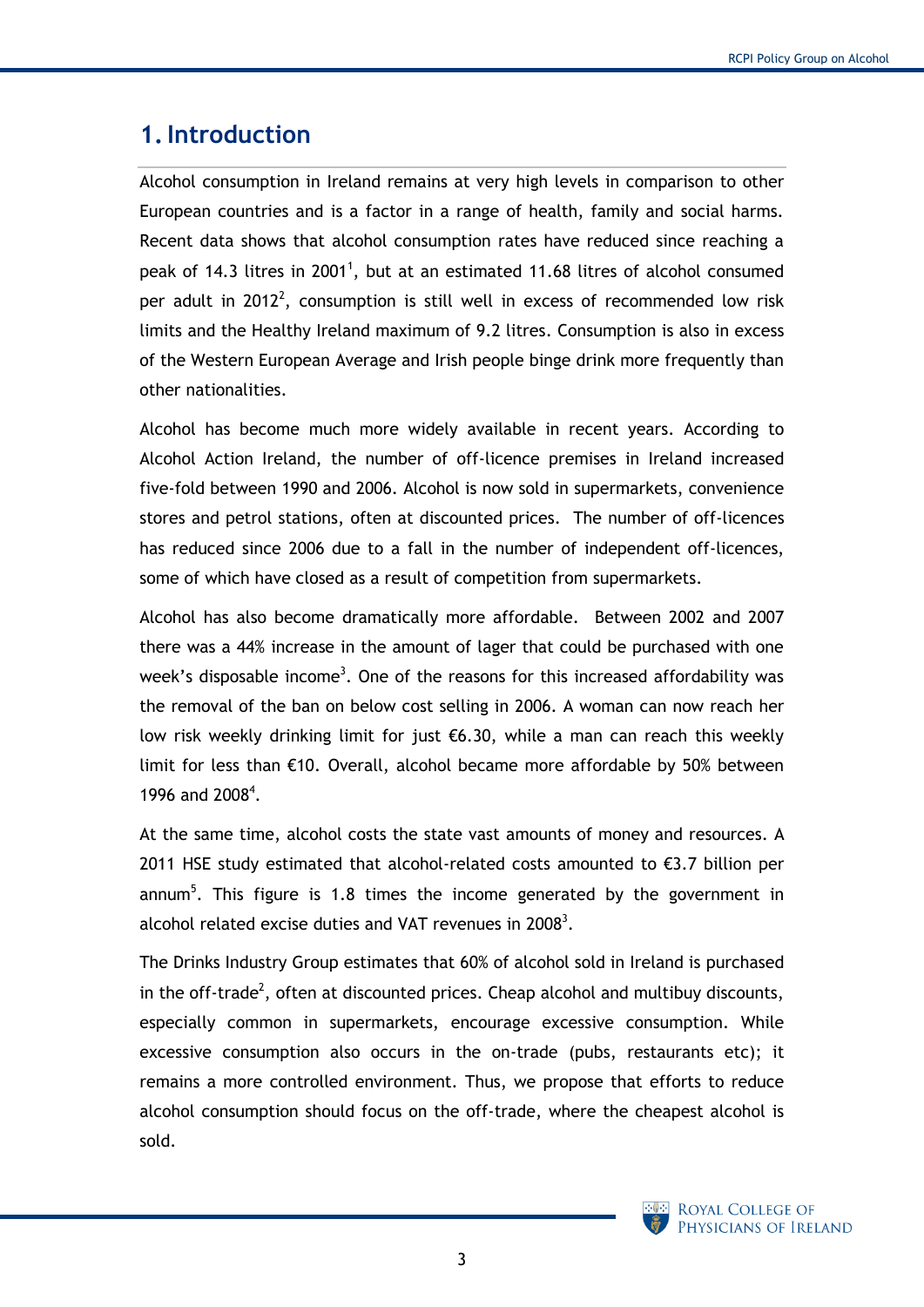<span id="page-3-0"></span>This initiative would be particularly effective because studies have shown that harmful drinkers and younger drinkers are more likely to drink cheap alcohol, and alcohol price increases have been shown to reduce harm related to alcohol<sup>6</sup>.

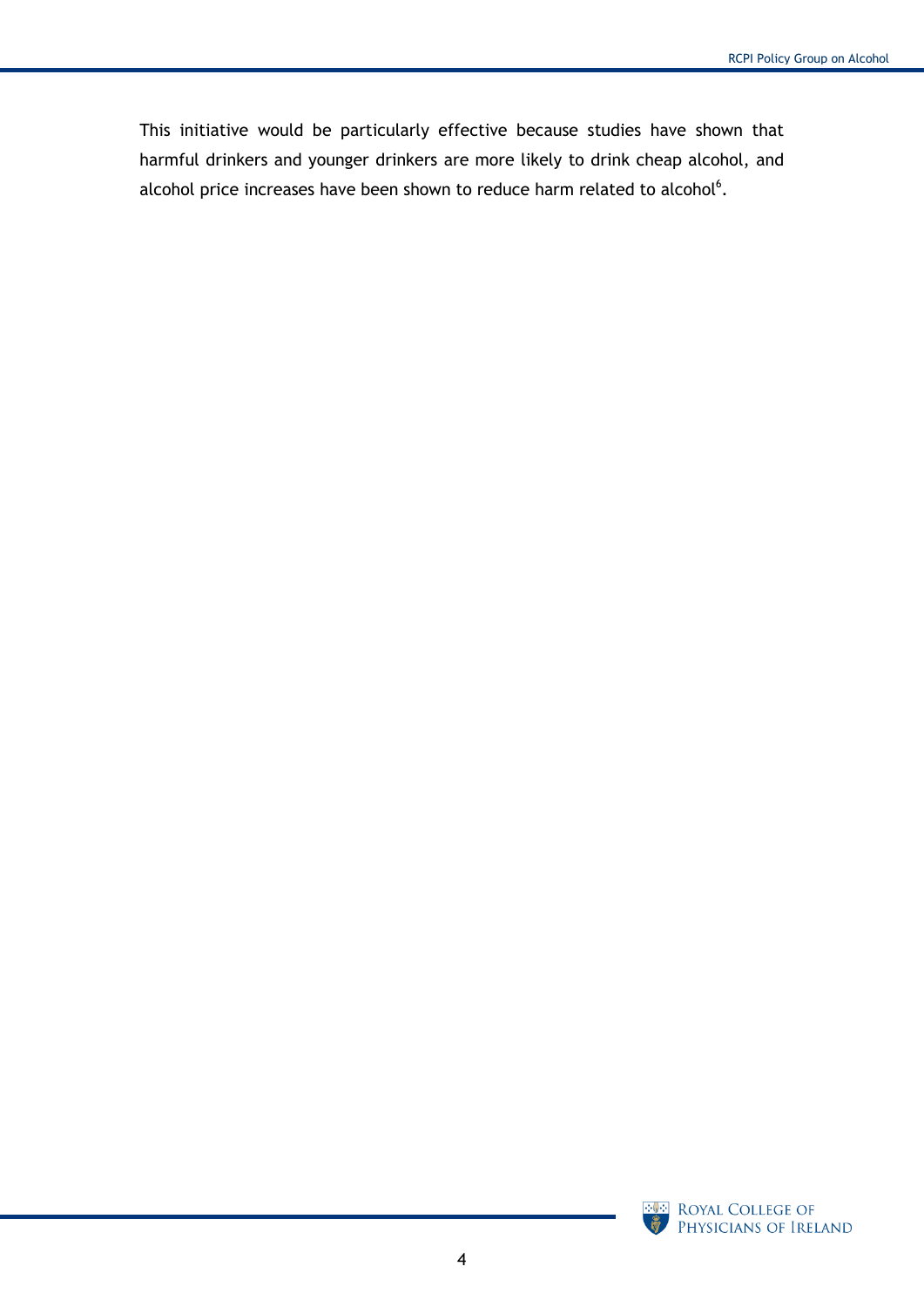# **2. Recommendations**

The recommendations of this pre-budget submission focus on budgetary measures to reduce the consumption of cheap alcohol. The primary recommendations of this pre budget submission are:

- Introduce Minimum Unit Pricing to prevent the sale of cheap alcohol and to reduce the cost to the state of alcohol related harms.
- Increase excise duties at least in line with inflation to reduce affordability and to increase exchequer revenue.

<span id="page-4-0"></span>

| <b>Recommendation</b>                                                 | <b>Effect on alcohol</b><br>consumption and health                                                                                         | <b>Exchequer impact</b>                                                                                                                                                                                                            | Jobs impact                                                                                                                                                                                                           | Other impacts                                                                                                                                                              |
|-----------------------------------------------------------------------|--------------------------------------------------------------------------------------------------------------------------------------------|------------------------------------------------------------------------------------------------------------------------------------------------------------------------------------------------------------------------------------|-----------------------------------------------------------------------------------------------------------------------------------------------------------------------------------------------------------------------|----------------------------------------------------------------------------------------------------------------------------------------------------------------------------|
| Introduction of a<br>minimum unit<br>price for alcoholic<br>beverages | Targets problem drinkers<br>(younger drinkers and<br>harmful drinkers).<br>Evidence shows that<br>minimum pricing<br>reduces alcohol harm. | Minimum price is likely to be<br>$\bullet$<br>above cost price-<br>supermarkets would no<br>longer be able to claim VAT<br>refund on alcohol sold below<br>cost. This would generate €21<br>million annually for the<br>exchequer. | Reducing the sale of cheap<br>alcohol in supermarkets etc.<br>levels the playing field<br>between pubs and off-trade.<br>This may see a shift of business<br>from off-trade to on-trade,<br>which supports more jobs. | Supermarkets cannot<br>compete using loss<br>leaders in alcohol-<br>forcing them to compete<br>on other items-<br>potentially leading to<br>lower prices for<br>consumers. |
| Increase excise<br>duties at least in<br>line with inflation          | Reduced affordability<br>reduces consumption;<br>reduces alcohol health<br>harm.                                                           | Increased revenue to<br>$\bullet$<br>exchequer.<br>Money not spent on alcohol<br>$\bullet$<br>is spent on other goods and<br>services in the economy.                                                                              | Excise is a greater % of price in<br>off-trade. Thus off-licences are<br>more affected, driving business<br>towards on-trade where more<br>jobs are supported.                                                        |                                                                                                                                                                            |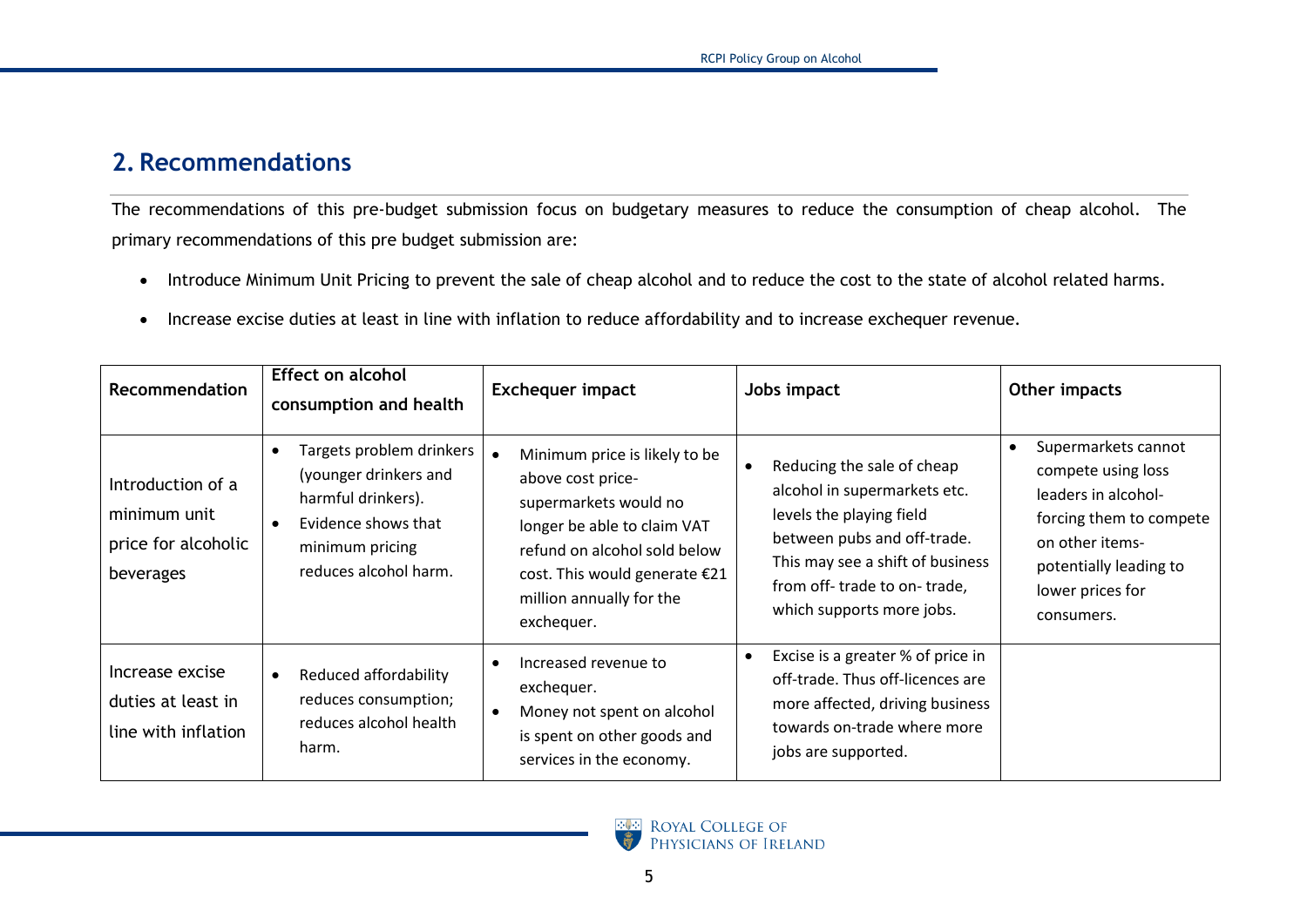# <span id="page-5-0"></span>**3. Effect of pricing and taxation on alcohol consumption**

#### <span id="page-5-1"></span>**Alcohol price and consumption**

The volume of alcohol consumed is price-dependent. To put it simply, when the price of alcohol goes up, less alcohol is purchased and consumed. Similarly, when the price goes down, the amount of alcohol purchased and consumed goes up. This concept is known as the elasticity of demand. It has been shown that the effects of price and tax changes on alcohol consumption are large in comparison to other prevention policies and programmes<sup>7</sup>. There is also evidence that hazardous drinkers tend to choose cheaper drinks whether they are young binge drinkers or problem drinkers<sup>[6,](#page-3-0)8</sup>.

Below is a table showing the price elasticity in Ireland of beer and spirits and the changes in consumption for a given change in price. For beer, for example, a change in price of 20% would result in a decrease of consumption of approximately 7%. The change in consumption is less than the change in price, which means that a price change based on taxation will generate additional revenue for the exchequer.

| <b>Item</b>    | Price                   | Increase | <b>Effect on</b> | Increase in | Effect on   |
|----------------|-------------------------|----------|------------------|-------------|-------------|
|                | elasticity <sup>a</sup> | in price | consumption      | price       | consumption |
| <b>Beer</b>    | $-0.36$                 | 10%      | $-3.60%$         | 20%         | $-7.20%$    |
| <b>Spirits</b> | $-0.5$                  | 10%      | $-5.00%$         | 20%         | $-10.00%$   |

#### <span id="page-5-2"></span>**Increases in excise duties**

 $\overline{a}$ 

The increase in alcohol consumption in Ireland from 1963 to 2001 (consumption per capita more than doubled in this period) and the subsequent reduction in consumption since then is directly related to affordability of alcohol. Alcohol consumption is affected by the level of personal disposable income. If income rises faster than price, the real price of alcohol falls. If taxation is to be effective in

*a Based on actual changes in consumption following excise duty changes in Ireland*

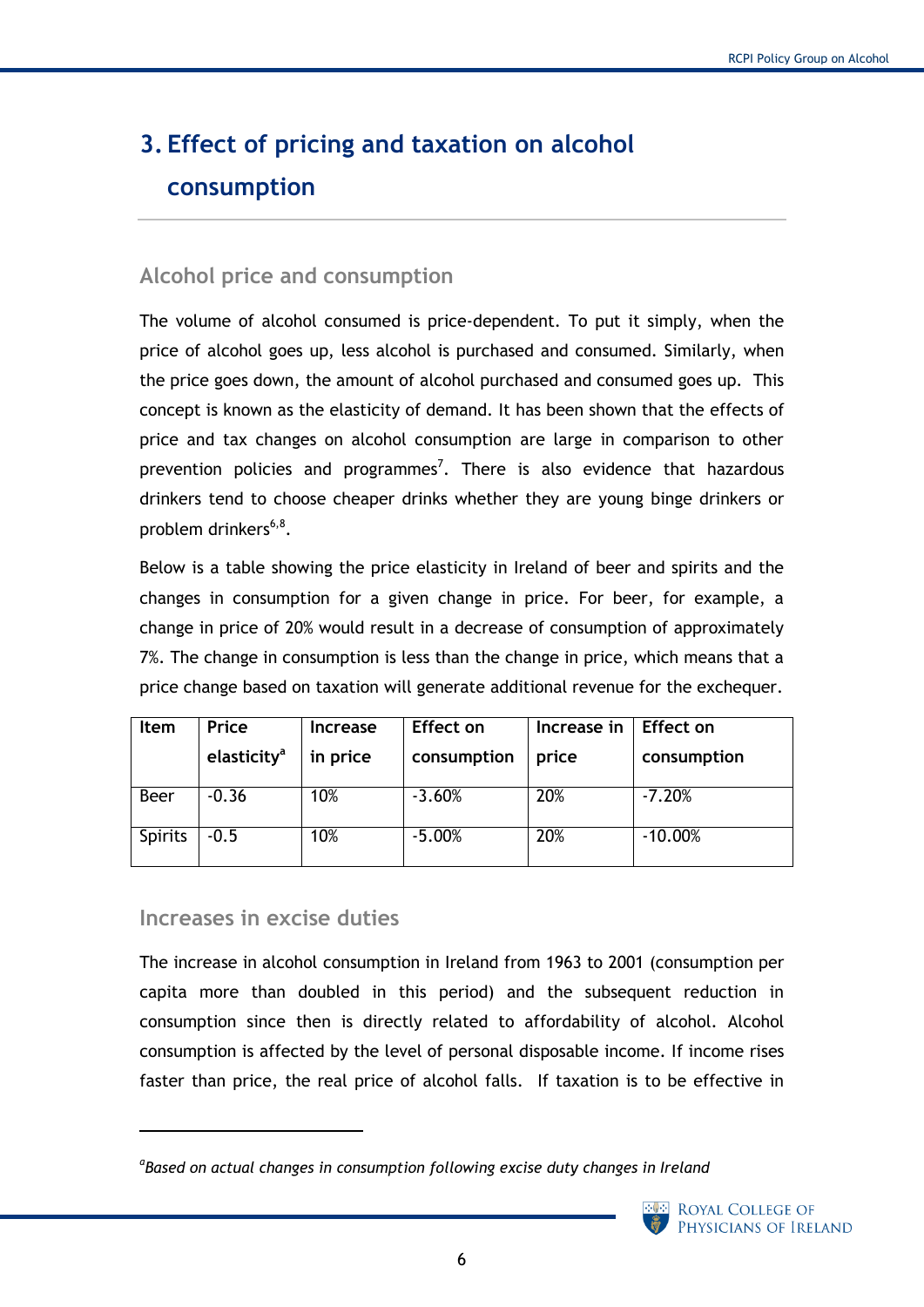decreasing consumption, increases in tax should match or exceed rises in disposable income.

Excise increases have not kept pace with inflation. Until the 1970s excise duties on alcohol were a major source of tax revenue constituting around 16% of total revenue. Today alcohol duties only comprise approximately 2.4% of total tax revenue. Over the period 2002 to 2011, alcohol excise duty receipts fell in money terms by 13.8%. But as overall consumer prices increased by 21.4% over this period, the real fall in excise receipts was approximately -29% in real terms. This compares with a reduction of 11.5% for total excise receipts and a 2.7% increase in overall tax receipts for the same period.<sup>9</sup>

It is frequently argued that excise duties on alcohol are already very high. As mentioned previously, alcohol has become much more affordable in recent years. Tax as a proportion of the sale price of beer is actually less than it was 10 years ago. Tax as a percentage of the price of beer fell from  $37\%$  in 1994<sup>10</sup> to 29% in  $2012<sup>b</sup>$ . These figures support the argument that excise duties on alcohol should be increased in line with inflation if the real price of alcohol is not to be allowed to fall.

#### <span id="page-6-0"></span>**Low alcohol prices and the consumer**

The ban on below cost selling was removed in 2006 because it was argued that prohibiting below cost selling raised the cost of food to low income households. Removing the prohibition on below cost selling has led to a fall in alcohol prices with the volumes of alcohol sold in supermarkets having increased substantially. Many supermarkets use discounting of alcohol at low prices, or even below cost, to attract customers to buy more profitable goods. The use of cheap alcohol as a loss leader enables supermarket chains to make greater profits from other products, including basic foodstuffs.

The Consumer Association of Ireland has conducted a survey of prices of a basket of frequently bought foods and household items in the main supermarket chains. This index shows a steady upward trend with the price of the basket. According to this survey the price of the basket of supermarket goods rose by 12% between 2011 and 2013<sup>11</sup>. This suggests that supermarkets are not competing on basic foods and household items. If supermarkets were denied the opportunity to compete on

 $\overline{a}$ 



*b 2012 figure based on average cost of a pub pint of €4.54*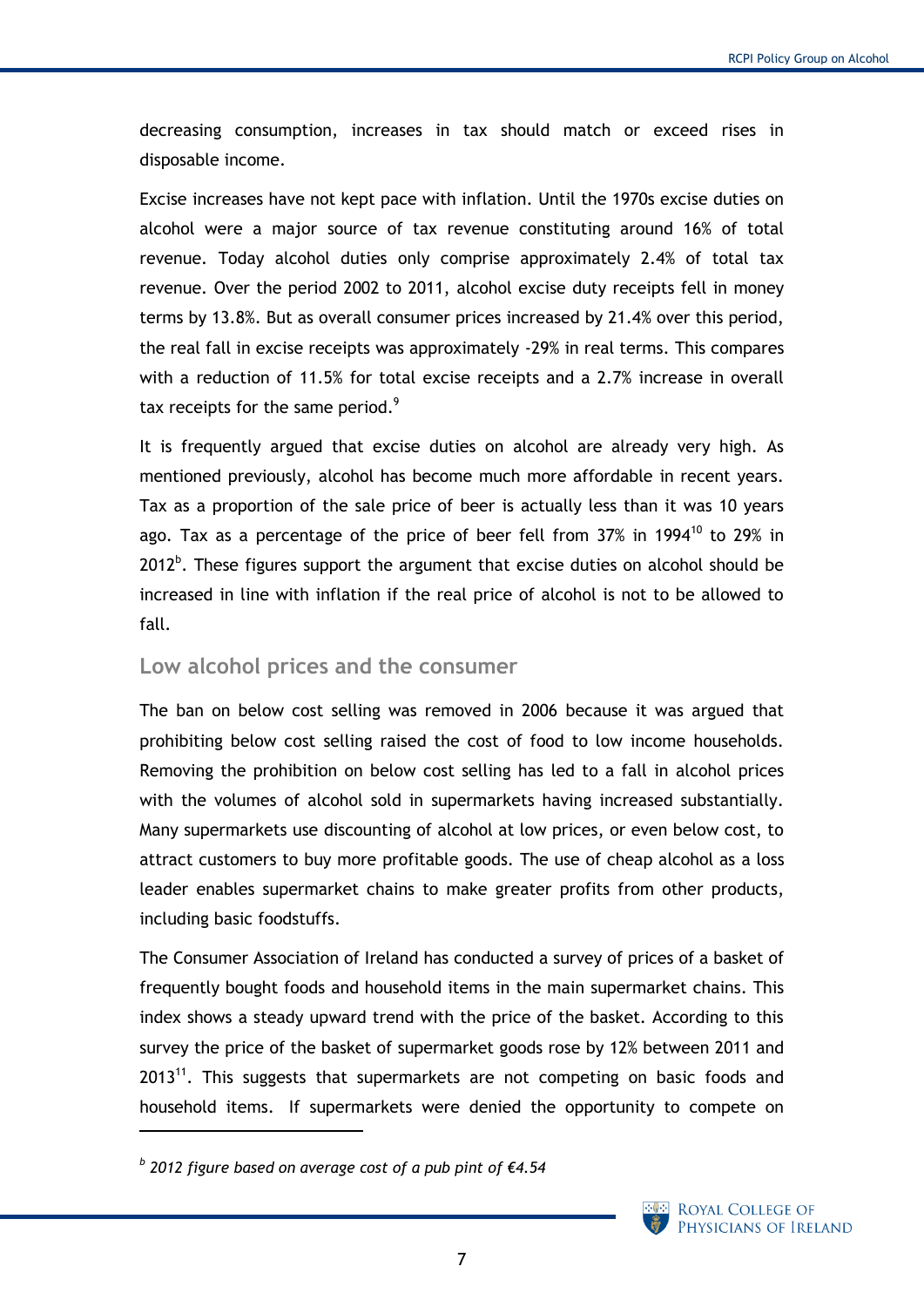alcohol price, they may begin to compete on other genuine grocery products. This would be good for all consumers and has the potential to reduce the Consumer Price Index.

Additionally, as alcohol is an addictive good with known harmful health and social consequences, there is a growing concern that alcohol should not be used in this way and should be subject to minimum pricing.

# <span id="page-7-0"></span>**4. Economic impact of alcohol sales**

#### <span id="page-7-1"></span>**Taxation raised from alcohol sales in off-licences and pubs**

*The tax revenue raised by alcohol sales in the off-trade is substantially lower than the tax revenue raised by alcohol sales in the on-trade.* 

- The Drinks Industry Group estimates that 60% of all alcohol sold by volume and 25% by value is sold in off-licences.
- Excise duties raised from alcohol sales in 2011 were €829.5 million
- The 2011 CSO estimate for personal spending on alcohol was €6.277 billion. Applying a VAT rate of 21% on this figure, we can estimate that VAT receipts on alcohol in 2011 amounted to €1.318 billion.

Based on those figures, the table below shows the estimated breakdown of VAT and Excise contribution for 2011.

|             | <b>Alcohol</b> | Alcohol | <b>Estimated</b> | <b>Estimated</b> | total share |
|-------------|----------------|---------|------------------|------------------|-------------|
|             | sold by        | sold by | share of         | share of VAT     | of tax      |
|             | volume         | value   | excise duties    | (m)              | revenue(m)  |
|             |                |         | (m)              |                  |             |
|             |                |         |                  |                  |             |
| Off-        | 60%            | 25%     | €497.7           | €329.5           | €827.3      |
| licence     |                |         |                  |                  |             |
|             |                |         |                  |                  |             |
| <b>Pubs</b> | 40%            | 75%     | €331.8           | €988.5           | €1.320      |

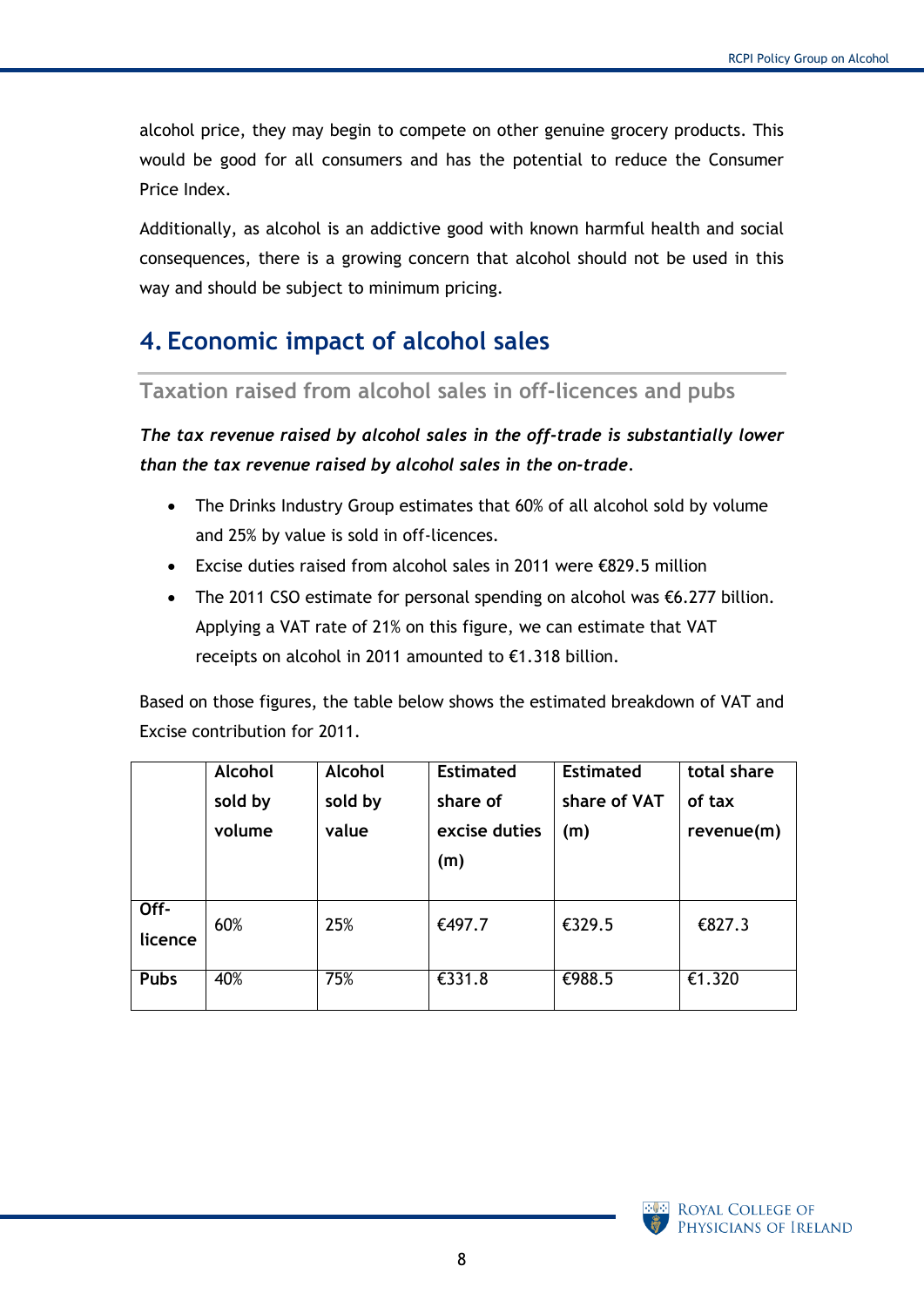The difference between tax revenue raised by alcohol sold in a pub and alcohol sold in an off-licence or supermarket can be further illustrated by the example below<sup>c</sup>:

- A group of people buy a 700 ml bottle of vodka in an offlicence/supermarket for €16 and 20 330ml bottles of beer for €20.
- The total tax raised is  $\epsilon$ 15.72 ( $\epsilon$ 10.32 for the vodka and 27c on each can of beer).
- No additional VAT would be paid because these drinks are sold below cost.
- If the vodka had been sold as 20 small pub measures  $(35.5ml)$ , the total excise would be  $\epsilon$ 10.40 and VAT would be approx  $\epsilon$ 14.60 giving a total tax take of €25.
- The total excise on 20 bottles of beer sold in a pub would be €5.40 and VAT would be approx €19.60 giving a tax take of €25 for the beer.
- Total tax revenue from the pub sale at  $\epsilon$ 50 is more than 3 times the tax raised from the off-licence sale.

#### <span id="page-8-0"></span>**Employment supported by alcohol sales**

-

## *Alcohol sales in pubs and restaurants generate more employment than sales in the off-trade.*

In rejecting increases in taxes on alcohol, the Drinks Industry Group argue that alcohol sales support a large number of jobs, some of which would be lost if taxes are increased. There are an estimated 49,200 people employed in pubs in Ireland, of whom 27,900 are fulltime and 21,300 part-time. Total employment in pubs has fallen by about 5,000 since 2008.

This fall is not entirely due to an overall fall in alcohol consumption but partly to a shift in consumption from drinking in pubs to buying alcohol in off-licences, mainly those in large supermarkets. Consumer spending on alcohol has fallen by 11% from €7.2 billion in 2007 to €6.4 billion in 2012. However overall consumer spending also fell during this period by 21% so that spending on alcohol as a percentage of

 $\epsilon$  Assuming alcohol content of the beer of 4.3%; cost price of bottle of beer in pub of  $\epsilon$ 4; cost price of vodka measure in pub of  $\epsilon$ 3.

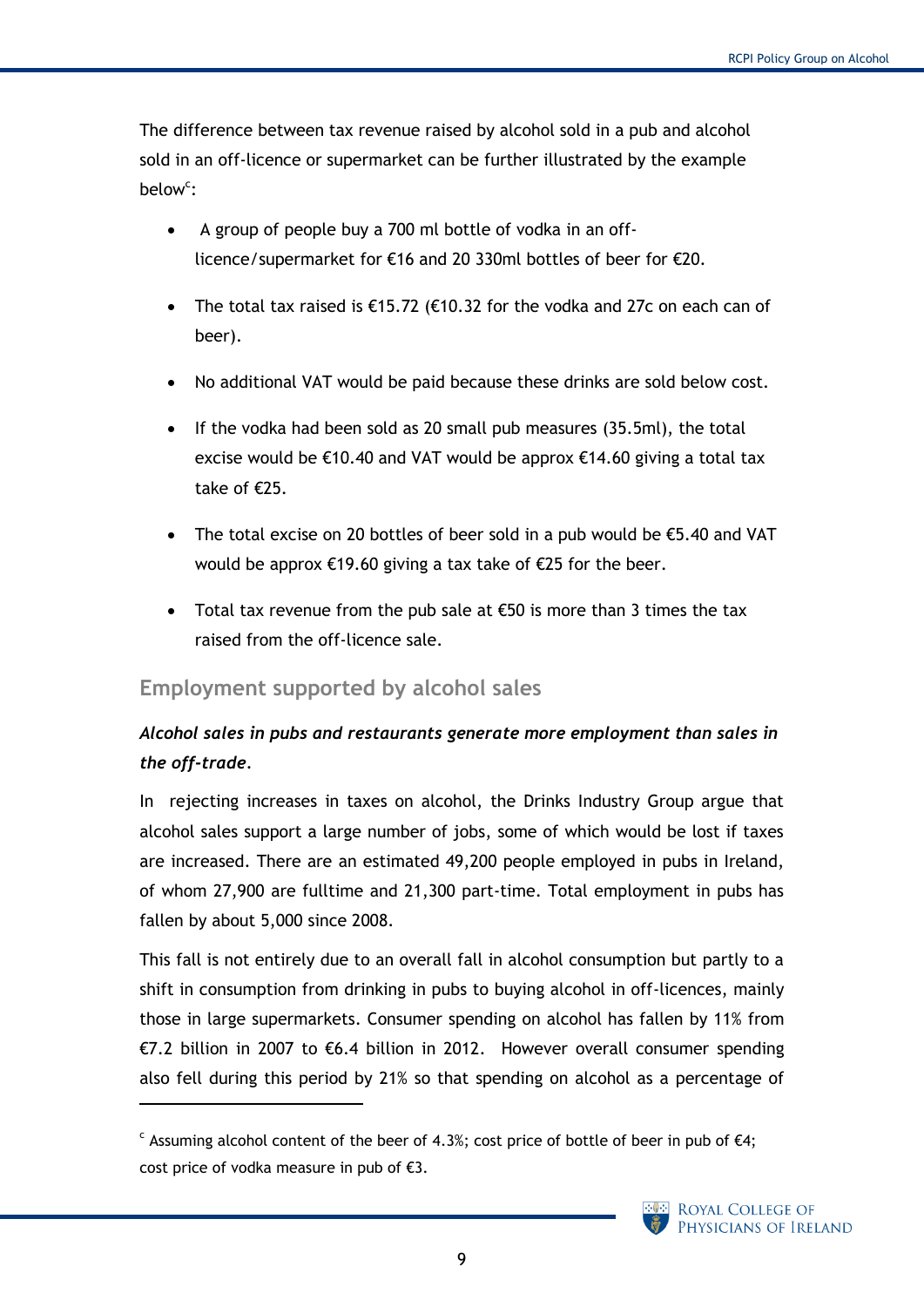total consumer spending has been relatively stable, falling minimally from 7.8% to 7.7%.

The number of employees in off-licences is hard to estimate as many are part of a supermarket where goods other than alcohol are sold by employees. Extrapolating from estimates published by the Drinks Industry Group in 2009 the number of employees is likely to be about 5,200.

Based on these figures and the total annual sales of alcoholic beverages as calculated by the CSO, the number of jobs supported by alcohol sales can be calculated

- Dividing the total volume of alcoholic beverages sold per annum by the number of jobs in the drinks industry suggests that sales of 772 litres of alcoholic beverages per annum support one job.
- Each job in a pub is supported by sales of 342 litres per annum while the sale of 4,900 litres is required to support a job in an off-licence.
- In other words, one staff member in the off-trade sector can sell as much alcohol as 14 people in the on-trade sector.

Therefore, it is easy to see how the national trend of alcohol sales moving from the on-trade sector to the off-trade sector has had a catastrophic impact on jobs in pubs, while creating very few jobs in the supermarkets. If government policy could reverse this trend in drinking location, there is scope for substantial increases in employment as well as to reduce alcohol health harm.

Because the restaurant industry is more labour intensive than pubs and offlicences, dividing the value of restaurant sales by the number of employees in the sector shows that spending of only  $\epsilon$ 1,240 is required to support one job in the restaurant industry while spending of €3,125 is required to support one job in the less labour intensive drinks sector.

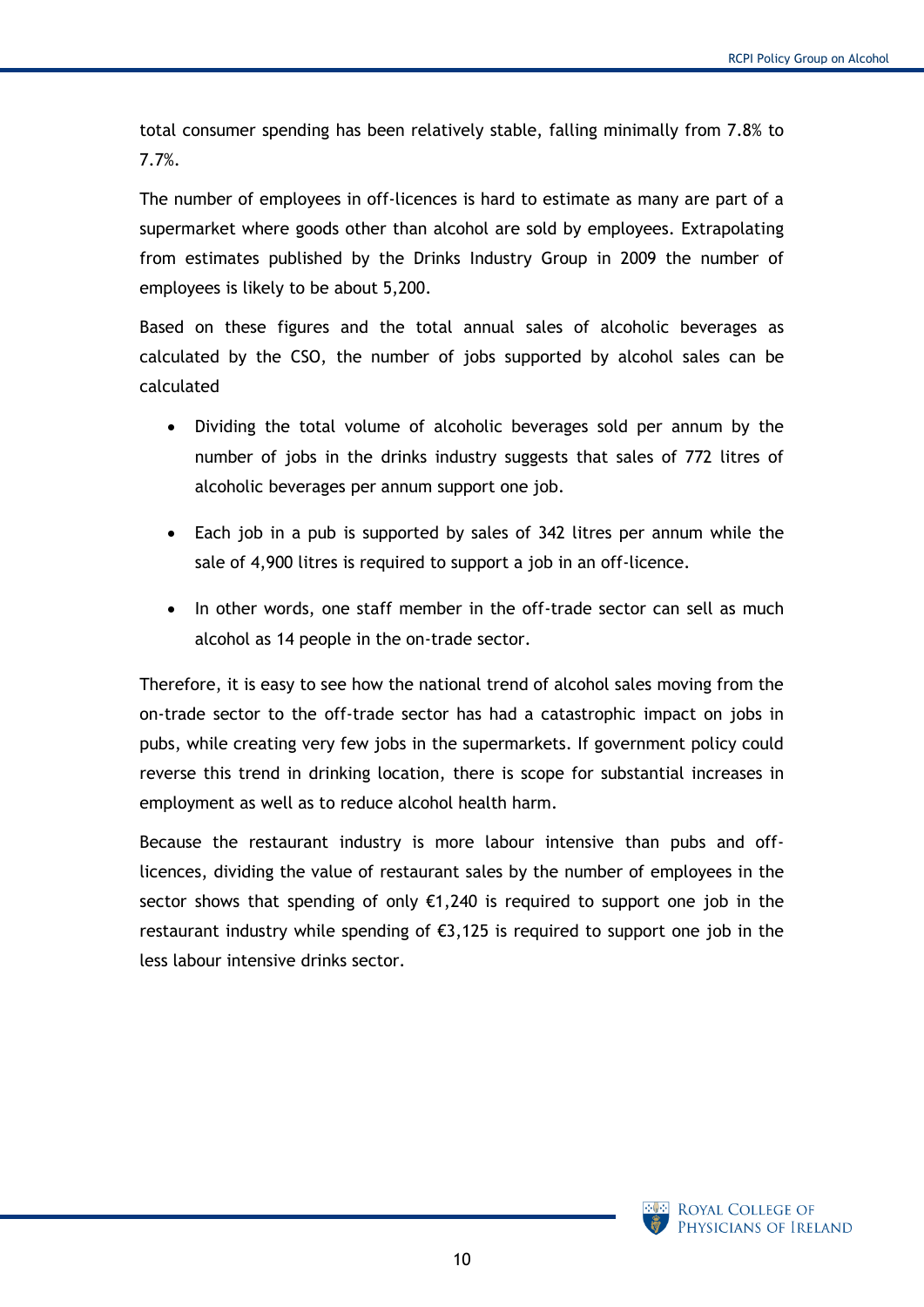<span id="page-10-0"></span>**VAT recovery on discounted alcohol: A missed opportunity for the exchequer.**

# *Alcohol sold at a discount (below cost) allows retailers to recover VAT from the exchequer.*

VAT on alcohol is currently charged at a rate of 23%. Where alcohol is sold below cost however, the seller can recover the VAT on the difference between the sale price and the cost price.

This means that if a retailer pays 50c for a 500ml can of beer to a manufacturer or distributor, this price includes VAT of 16c. In a normal sale, if the off-licence sells this can of beer for 66c, the VAT is passed on to the consumer and recovered by the retailer. The VAT is ultimately paid by the consumer. If the beer is sold for 40c, a loss is incurred and the off-licence can recover the VAT it paid to the manufacturer or wholesaler, as it has not been passed on to the final consumer. There is therefore a loss of VAT revenue to the state on all alcohol sold below cost. At present the sale of alcohol at a loss by the multiples results in a loss of VAT receipts of approximately  $E$ 21 million annually<sup>12</sup>.

The Vintners Federation of Ireland estimates that 60% of all alcohol sold in Ireland is sold in off-licences and 50% of off-licence sales are accounted for by supermarket chains such as Dunnes, Tesco, Lidl and Aldi. The supermarket chains can often afford to use alcohol as a loss leader which means that while losing money on alcohol sales, increased profits are made on sales of other goods to customers attracted by the cheap alcohol.

# <span id="page-10-1"></span>**5. The case for a minimum price for alcohol**

Minimum pricing sets a price, based on the alcohol content of an alcoholic beverage, below which no alcoholic beverage can be sold and which therefore cannot be undercut.

Minimum unit pricing targets problems caused by cheap alcohol and mainly affects problem drinkers and adolescents/young adults. It has little or no impact on the vast majority of drinkers. It would affect the price paid by the consumer in retail outlets where very cheap alcohol is sold, for example in supermarkets. It would not affect the cost price paid by the retailer, and would not change the price of a drink in bars and restaurants $^{13}$ .

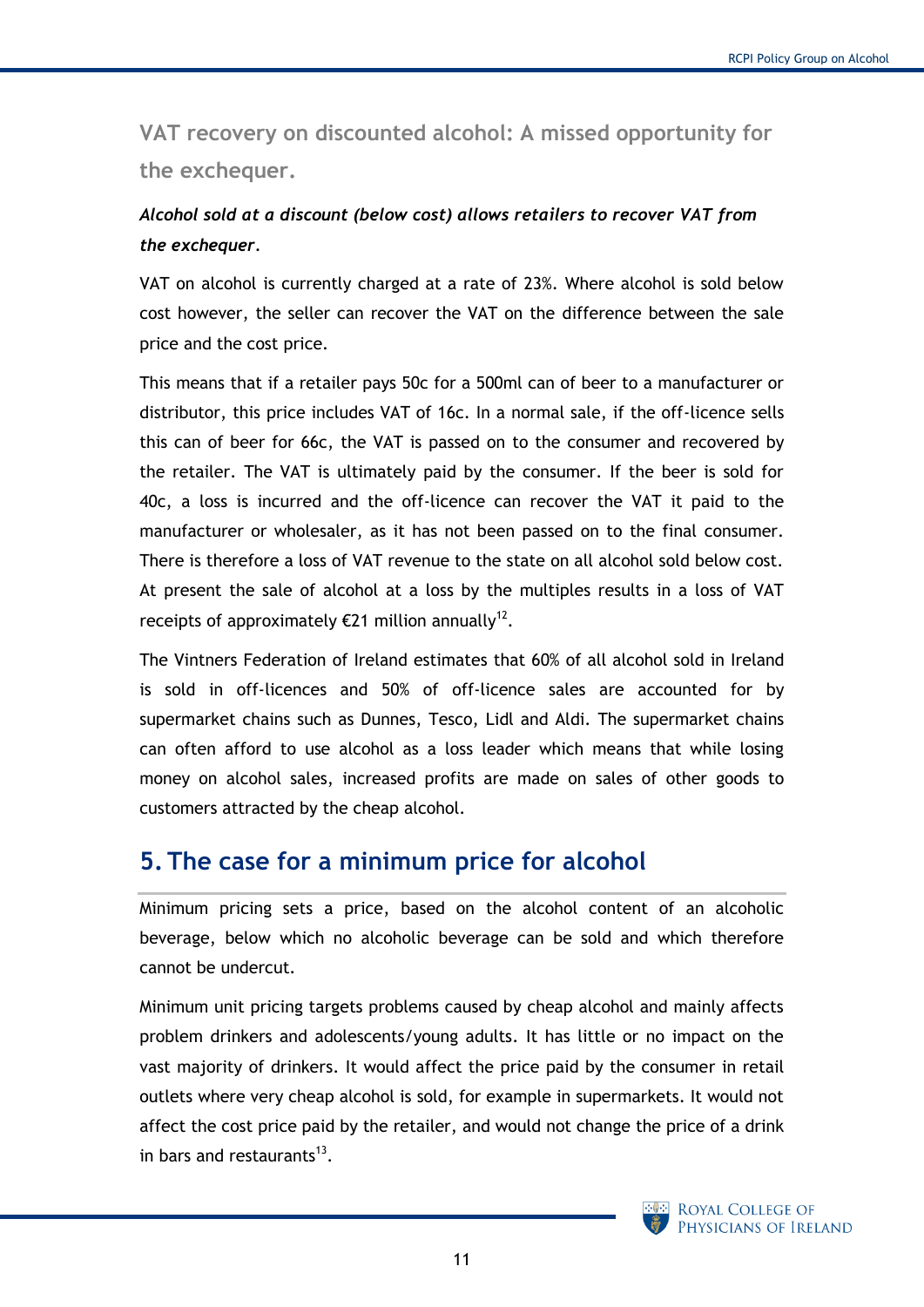Minimum pricing is preferred to excise duty increases because supermarkets may not pass on duty rises to customers. They often sell the alcohol at a loss. This could not happen with minimum price, and thus supermarkets and off-licence sales would be more affected than pub sales.

#### <span id="page-11-0"></span>**Evidence of the effects of minimum pricing**

As few countries or states within countries have introduced minimum prices there is little direct evidence available on the impact of minimum prices but the evidence from states with minimum prices suggest that they lead to significant reductions in consumption and harm.

- Evidence from British Columbia, Canada showed that between 2002 and 2009, introduction of minimum pricing reduced the percentage of alcoholrelated deaths. Alcohol related deaths fell by 32% within a year of the first introduction of a minimum price for alcohol<sup>14.</sup> Introduction of minimum pricing in Saskatchewan province in Canada also reduced alcohol consumption, with a 10% increase in minimum price associated with an 8.4% reduction in total consumption $15$ .
- In the Tennant Creek area of Australia an initiative which controlled the sale of cheap alcohol to communities with a high Aboriginal population found that in the two years following the restrictions on cheap alcohol sales, there was a 19% reduction in alcohol consumption and a commensurate reduction in alcohol related hospital admissions and alcohol related crime<sup>16</sup>.
- In the United Kingdom, it has been estimated that a 10% rise in the minimum prices of alcoholic beverages would lead to a drop of 7.0% in male and 8.3% in female cirrhosis mortality, a drop of 5.0% for male victims and 7.1% for female victims of homicide, and a drop of 28.8% for male and 37.4% for female deaths from explicitly alcohol-involved causes (alcohol dependence, poisoning, etc) $^{17}$ .

The Sheffield Alcohol Research Group has done extensive work in modelling the impact of minimum pricing in the  $UK^{18}$ . The research looked at impacts for different categories of drinker (moderate, hazardous and harmful). The group concluded that introduction of a minimum unit price of 45p would have the following effects:

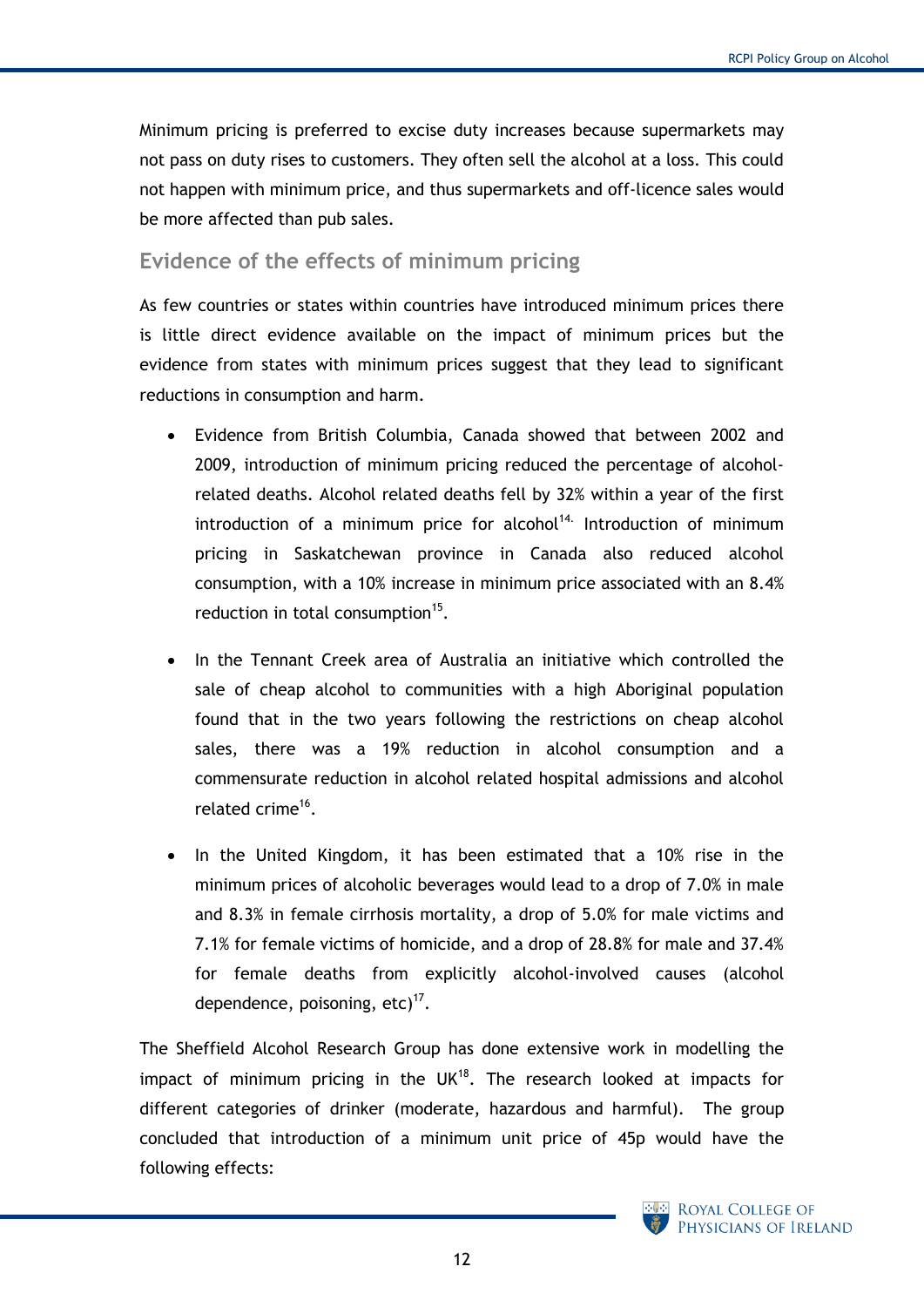- Population consumption of alcohol would decrease by 1.6%.
- Harmful drinkers (over 50 units per week) would decrease their consumption by 3.7%
- Annual deaths due to alcohol would decrease by 624
- Hospital admissions would decrease by 23,000

Although the same modelling exercise has not yet been done here in Ireland, it is reasonable to assume that introduction of minimum unit pricing here would result in similar trends in reduced alcohol consumption and alcohol health harm.

#### <span id="page-12-0"></span>**Minimum pricing and below cost selling**

In July 2013, the UK government decided to introduce a ban on below cost selling (below the cost of the duty and VAT payable on the product). Comparison of this ban with minimum pricing has been carried out by the Sheffield Alcohol Policy Group, at the request of the UK Government. **The analysis showed that a ban on below cost selling would have a much smaller impact than Minimum Unit Pricing (40 to 50 times less) on alcohol consumption and alcohol related harms**<sup>19</sup> **.**

#### <span id="page-12-1"></span>**Minimum pricing and excise duty**

An Impact Assessment by the UK Home Office<sup>20</sup> gives three reasons for preferring minimum unit pricing (MUP) over using alcohol duties to achieve the same impact on alcohol prices:

- 1. MUP is a more targeted approach to address the problems of cheap alcohol; EU rules prevent alcohol duties being linked to their sale price. A rise in alcohol duty would affect all types of alcohol products, including the most expensive products. A MUP is intended to specifically target the sale of cheap alcohol products.
- 2. Alcohol duties alone could not bring about a system of minimum pricing as EU rules prevent wine and cider duties being directly linked to their alcohol content.
- 3. There is no requirement for retailers to pass through higher duties into prices, so higher duties will not automatically increase the price of cheap alcohol, and there is some evidence that in practice prices do not always rise to reflect higher duties. It is therefore expected that MUP will be the most effective approach in terms of reducing the consumption of harmful and hazardous consumers in particular.

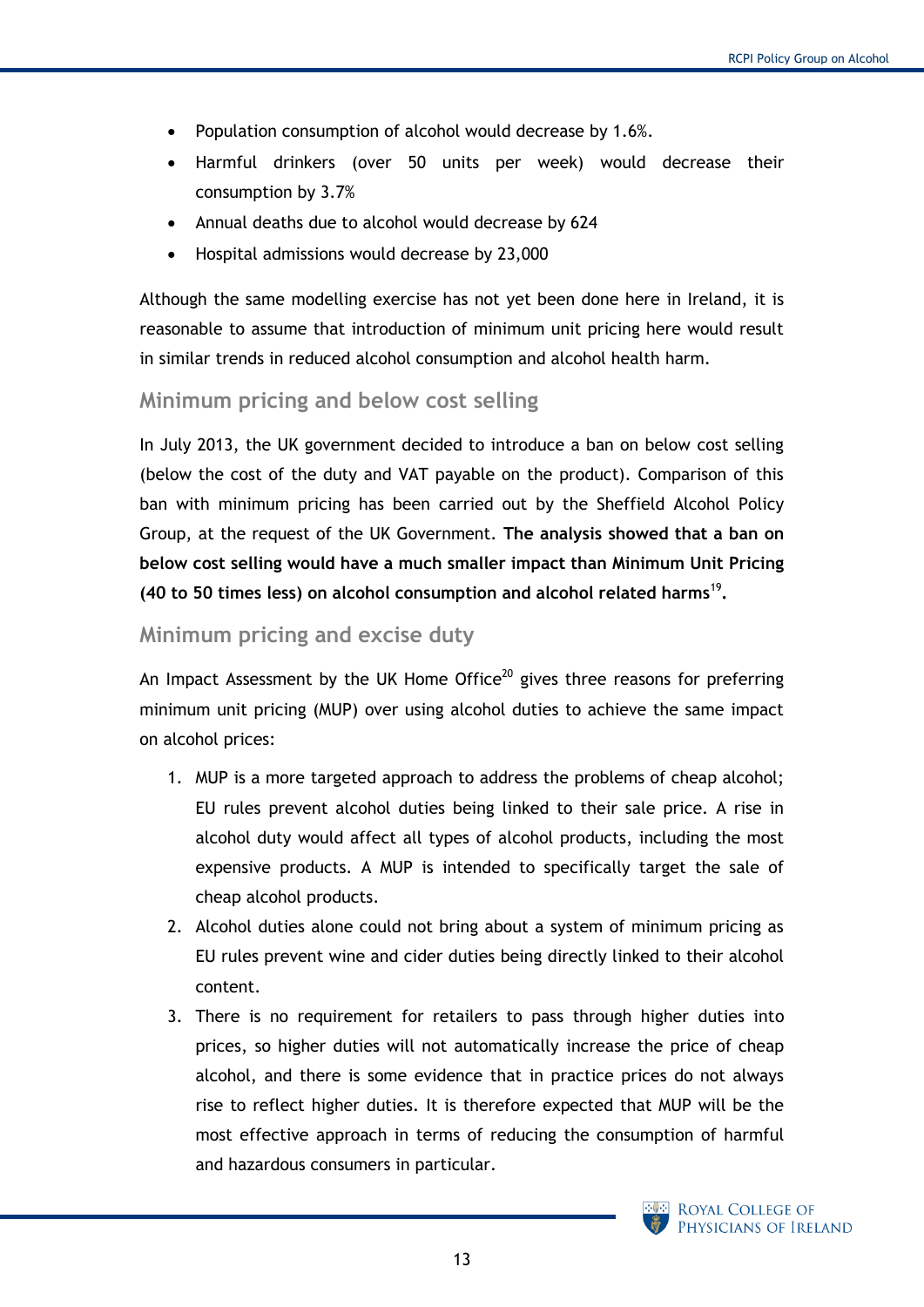As previously mentioned, supermarkets etc. often attract customers in with cheap alcohol sold below cost, making money from those customers on other products. Minimum pricing would mean they would have to compete on other products, thereby reducing prices for consumers.

# <span id="page-13-0"></span>**6.Increasing excise duty**

While the Drinks Industry argues that taxes on alcohol in Ireland are high compared to other countries, alcohol is relatively cheap and affordable in Ireland because consumer purchasing power increased more rapidly than alcohol prices over the past 20 years.

While excise duty on alcohol was raised in the 2012 Budget the increased rates only restored the rates to their pre 2009 level. Between 1994 and 2012 excise duties have not been increased in line with inflation or consumers' income, which has led to alcohol becoming significantly more affordable.

Excise duty increases have successfully been used to reduce cigarette smoking. Between 1994 and 2010, excise on tobacco was increased by 171% which led to a reduction in cigarette sales of 31% and an increase in excise duty receipts from cigarettes of 149% or  $E1.1$  billon in 2011<sup>21</sup>.

Additional revenue raised through increased excise duties could go some way to offset the high cost of alcohol harm. To illustrate the increased revenue that could be raised by increases in excise duties, the following estimates made in 2011 by the Tax Strategy Group (TSG) are useful<sup>22</sup>.

The estimates suggest that an increase in excise duties which translated into a 20c increase in the price of a drink (beer, spirits or cider) in a pub would raise the following revenues:

| <b>Drink</b>                | <b>Additional excise and VAT</b> |
|-----------------------------|----------------------------------|
| Beer (pint)                 | €144m                            |
| Spirits (half glass) in pub | €73.5                            |
| Cider (pint)                | €20.2                            |

Increases in excise duty would increase the price of all alcohol whether sold in pubs or off-licences but large supermarkets have the ability to absorb increases in excise duties which has seen them maintain the low price of alcohol and increase the price of other goods instead. There is therefore a strong case for combining increases in excise duties with minimum prices.

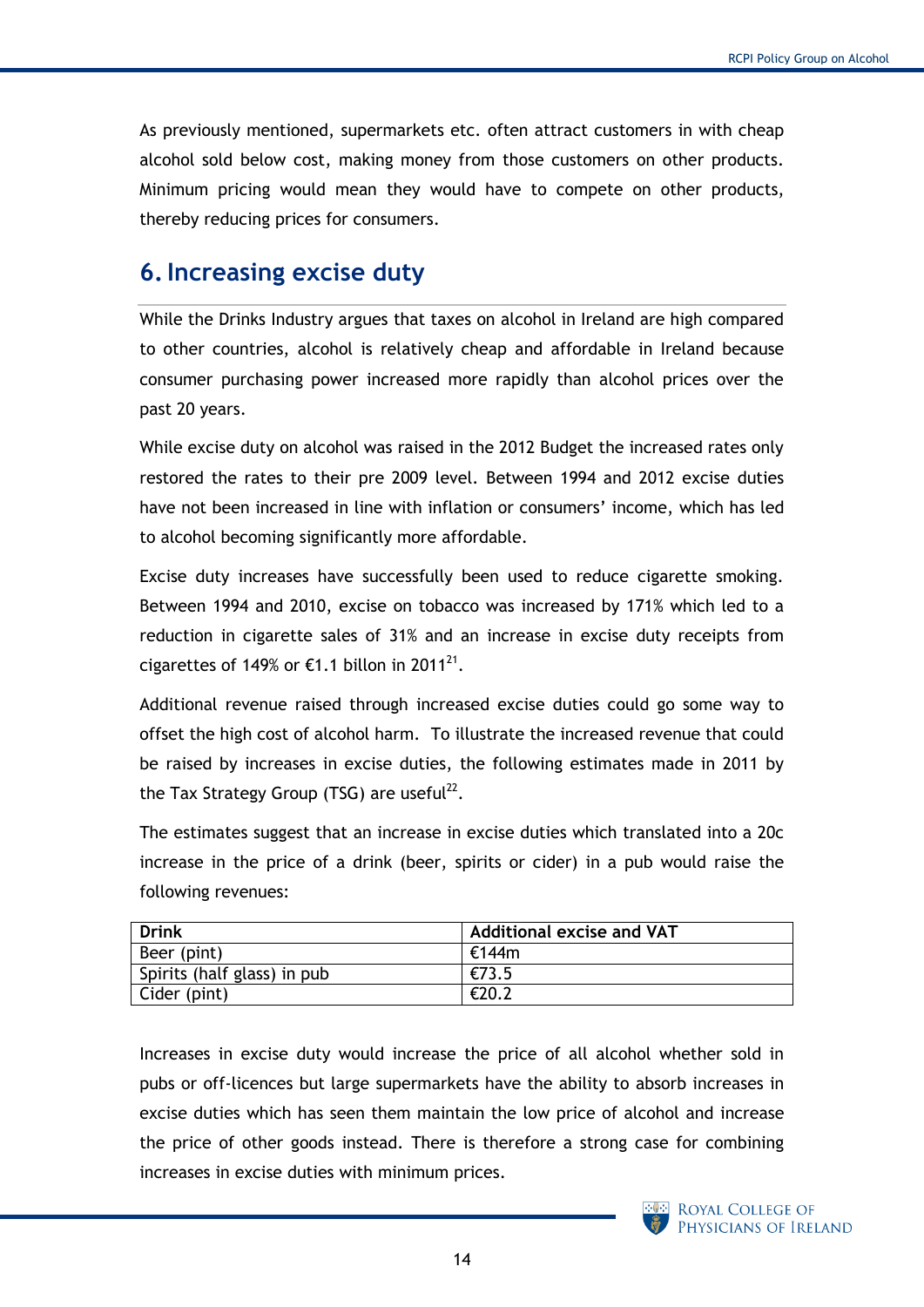There is a strong case to be made that excise duties on all alcohol be raised in the 2014 budget and that the Government commit to increasing excise duties in future at least in line with inflation in order to ensure that alcohol does not become more affordable.

A major benefit of increasing the price of alcohol sold in off-licences is that more drinkers may return to drinking in the relatively more controlled setting of pubs. At present the discounted price of a bottle of lager in a supermarket off-licence is about one fifth of the average pub price. Increasing this ratio to one quarter or one third would reduce sales in off-licences and increase sales in pubs. This would lead to an increase in employment as pubs are more labour intensive than off-licences.

The Drink[s](#page-2-2) Industry Group argues<sup>2</sup> that increases in alcohol prices lead to loss of jobs in the industry. This may occur in the short term but money not spent on alcohol is likely to be spent on other goods so that overall consumer spending remains constant.

This pre-budget submission from the RCPI Policy Group on Alcohol, was prepared by Mairéad Heffron, RCPI Strategy and Policy Specialist with economic analysis provided by Sean Byrne B.Comm., M.Econ.S, DIT

For questions in relation to this pre-budget submission, please contact [maireadheffron@rcpi.ie.](mailto:maireadheffron@rcpi.ie)

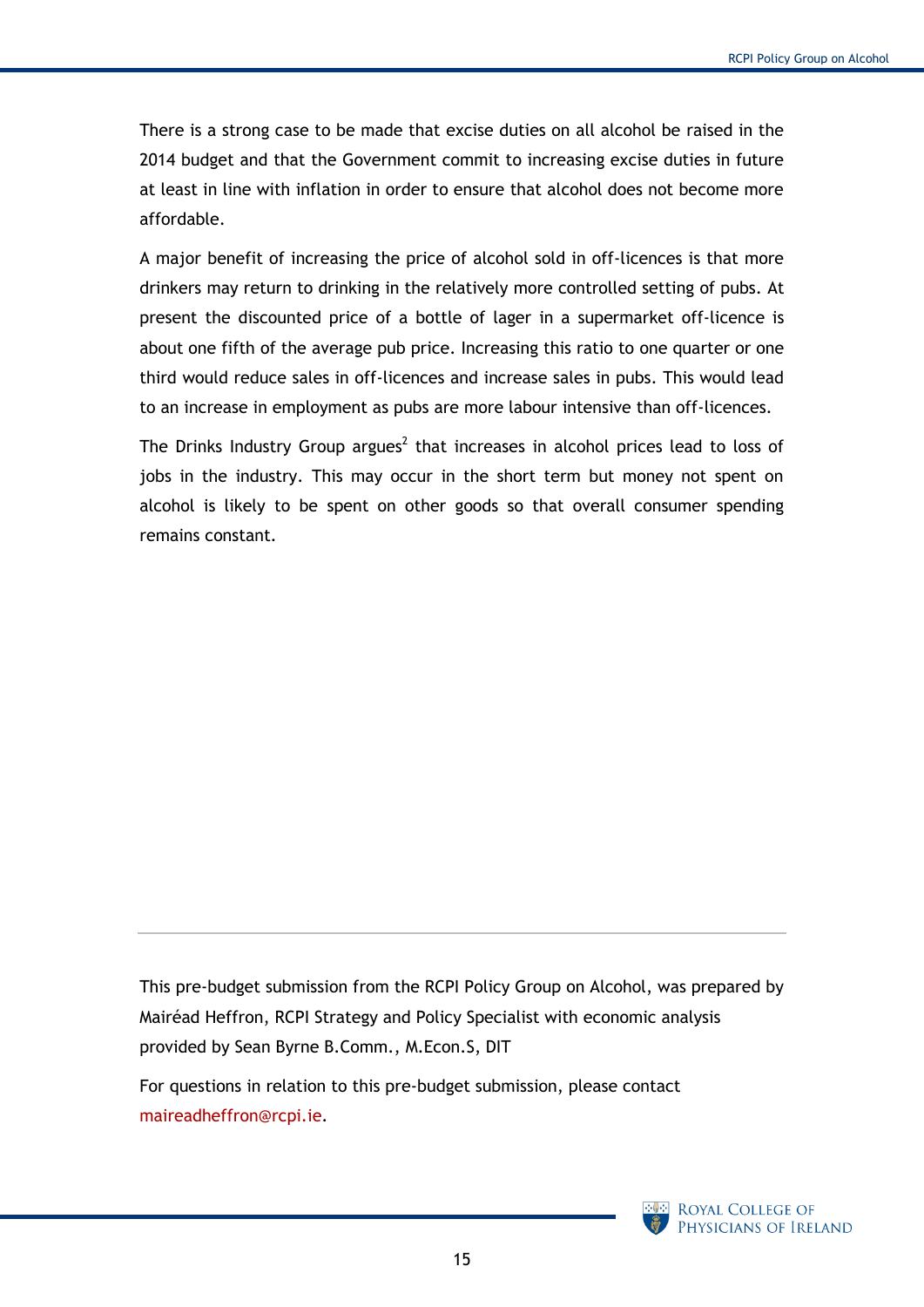# <span id="page-15-0"></span>**References**

-

<sup>1</sup> Hope A. (2007) *Alcohol consumption in Ireland1986–2006*. Report for the Health Service Executive – Alcohol Implementation Group. Dublin: Health Service Executive

2 Foley**,** Anthony, (2013) The Drinks Market Performance in 2012, prepared for the Drinks Industry Group

<http://www.drinksindustry.ie/easyedit/files/Drinks%20Market%20Report%202012.pdf>

<sup>3</sup> DoH (2012) *Steering Group Report on a National Substance Misuse Strategy*. Department of Health and Children, Dublin.

<sup>4</sup> Alcohol Action Ireland.<http://alcoholireland.ie/facts/price-and-availability/>

5 Byrne S (2011) *Costs to society of problem alcohol use in Ireland*. Dublin: Health Service Executive.

6 Booth et al.( 2008), *Independent Review of the Effects of Alcohol Pricing and Promotion*, ScHaRR, University of Sheffield [http://www.sheffield.ac.uk/polopoly\\_fs/1.95617!/file/PartA.pdf](http://www.sheffield.ac.uk/polopoly_fs/1.95617!/file/PartA.pdf)

7 Alexander C. Wagenaar, Matthew J. Salois & Kelli A. Komro (2009). *Effects of beverage alcohol price and tax levels on drinking: a meta-analysis of 1003 estimates from112 studies [http://courses.washington.edu/pbafadv/examples/tax\\_alchohol.pdf](http://courses.washington.edu/pbafadv/examples/tax_alchohol.pdf)*

<sup>8</sup> Hunt et al (2011*) Preliminary assessment of economic impacts of alcohol pricing policy options in the UK* Santa Monica, CA: RAND Corporation, 2011. [http://www.rand.org/pubs/technical\\_reports/TR858-1.html](http://www.rand.org/pubs/technical_reports/TR858-1.html)

<sup>9</sup> Revenue Commissioners Annual Reports and CSO figures

<sup>10</sup> Alcohol Action Ireland (2009). [http://alcoholireland.ie/uncategorized/decision-not-to](http://alcoholireland.ie/uncategorized/decision-not-to-increase-excise-on-alcohol-a-%E2%80%98lost-opportunity%E2%80%99/)[increase-excise-on-alcohol-a-%E2%80%98lost-opportunity%E2%80%99/](http://alcoholireland.ie/uncategorized/decision-not-to-increase-excise-on-alcohol-a-%E2%80%98lost-opportunity%E2%80%99/)

<sup>11</sup>Consumer Association of Ireland (2013) Supermarket Survey. <http://static.rasset.ie/documents/news/cai-supermarket-basket-survey.pdf>

<sup>12</sup> National OffLicence Association (NOffLA) Submission to the Minister for Finance for Budget 2014. [http://www.noffla.ie/\\_fileupload/National%20Off-](http://www.noffla.ie/_fileupload/National%20Off-Licence%20Association_NOffLA_Pre-Budget%20Submission%202014.pdf)[Licence%20Association\\_NOffLA\\_Pre-Budget%20Submission%202014.pdf](http://www.noffla.ie/_fileupload/National%20Off-Licence%20Association_NOffLA_Pre-Budget%20Submission%202014.pdf)

<sup>13</sup> RCPI factsheet on minimum pricing [http://www.rcpi.ie/content/docs/000001/1023\\_5\\_media.pdf](http://www.rcpi.ie/content/docs/000001/1023_5_media.pdf)

<sup>14</sup> Zhao et al (2013). *The relationship between changes to minimum alcohol prices, outlet densities and alcohol attributable deaths in British Columbia in 2002-2009*. Addiction, 108: doi: 10.1111/add.12139

<sup>15</sup> Stockwell et al (2012).*The raising of minimum alcohol prices in Saskatchewan, Canada: impacts on consumption and implications for public health.* American Journal of Public Health: 2012, 102(12), p. e103–e110.

<sup>16</sup> Gray et al (2000). *What Works? A review of evaluated alcohol misuse interventions among Aboriginal Australians*, Addiction 95-1, 11-22